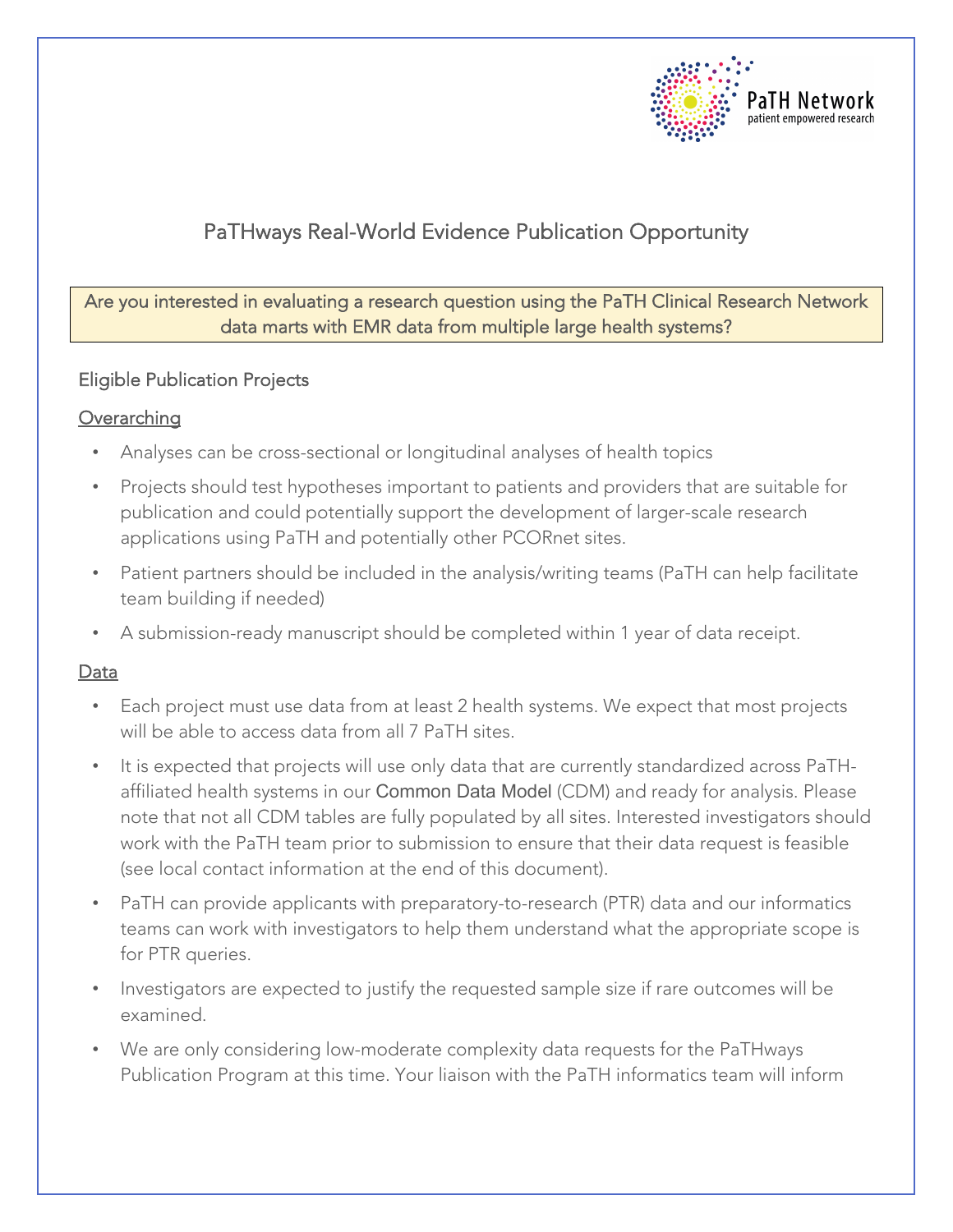you of the technical complexity of defining your cohort after review of your data request and can help to revise requests to meet this requirement.

### Costs & Regulatory Issues

- A de-identified dataset extracted using a single low-moderate complexity data query will be provided free of charge
- This initiative's focus is to provide data for analysis; no salary support for investigators or analysts is available.
- Data use agreements are in place, but the lead author will be responsible for obtaining project-specific IRB approval. No data can be released until appropriate regulatory measures are in place.

### Collaboration

- Eligible projects must involve collaboration between investigators from at least two PaTHaffiliated institutions. Junior investigators are welcomed to apply in partnership with one or more senior research mentors. Investigators from each collaborating site must have demonstrable and substantial roles in the project.
- The paper team must include an analyst who has experience working with electronic health record data.
- At least one investigator from each site that provides data should have an opportunity to participate in the publication(s) that arise from the project. The PaTH team can help to facilitate connections with researchers at other PaTH institutions.
- We request that you include a PaTH informatics team member who is knowledgeable about PaTH/PCORnet data. Your local PaTH team and/or the coordinating PaTH team can help you to identify someone who can fill this role.
- Abstracts and other publications must be pre-approved by the PaTH Papers & Publications Work Group.

### Feedback

- In support of ongoing data quality efforts, all project teams must complete a brief survey upon completion of their work, describing their experiences using PaTH data and ideas for expanding and improving this real-world-evidence resource.
- Publication details must be provided to PaTH in a timely manner, to fulfill reporting requirements to the network's funder.

## patient empowered research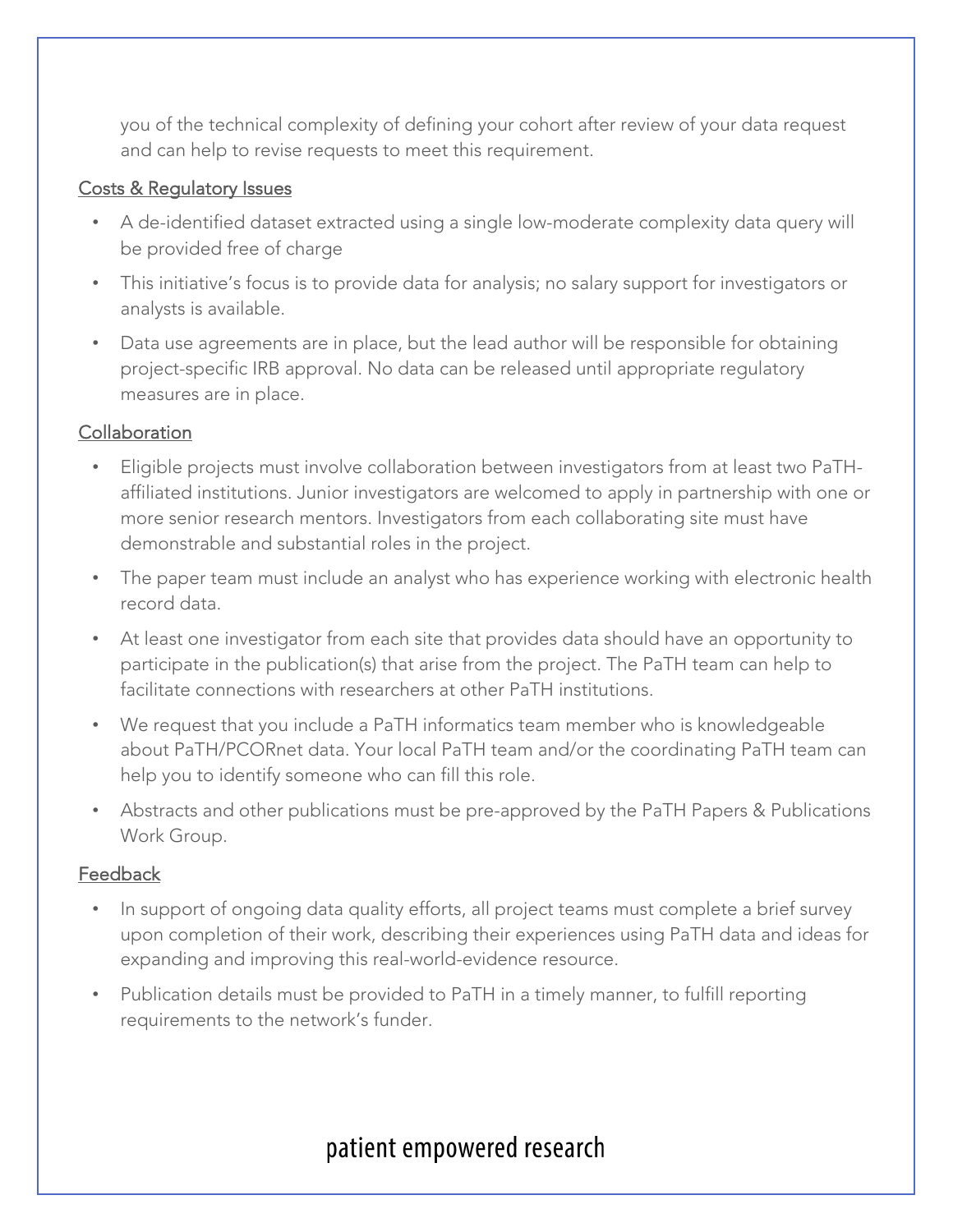#### Manuscript Proposal Submission Process

- A completed PaTH Publication Proposal Template should be emailed in pdf format to PaTHCDRN@pitt.edu
- Please use subject line: Attention: PaTHways Publication Proposal
- Applications will be reviewed by the PaTH Publications & Presentation Committee according to NIH review criteria of overall impact, significance, investigators, innovation, and approach. The Committee will specifically consider how well the project is suited for use of PCORnet data.
- Responses will be provided following a 3 week review period
- PaTH will support up to 12 projects per year; lead investigators from sites that have led fewer PaTHways projects in the past year will be prioritized.

### Resources for proposal development:

PCORnet Common Data Model: Common Data Model (CDM) Specification, Version 6.0 (pcornet.org)

PheKB Library (code lists): What is the Phenotype KnowledgeBase? | PheKB

## patient empowered research